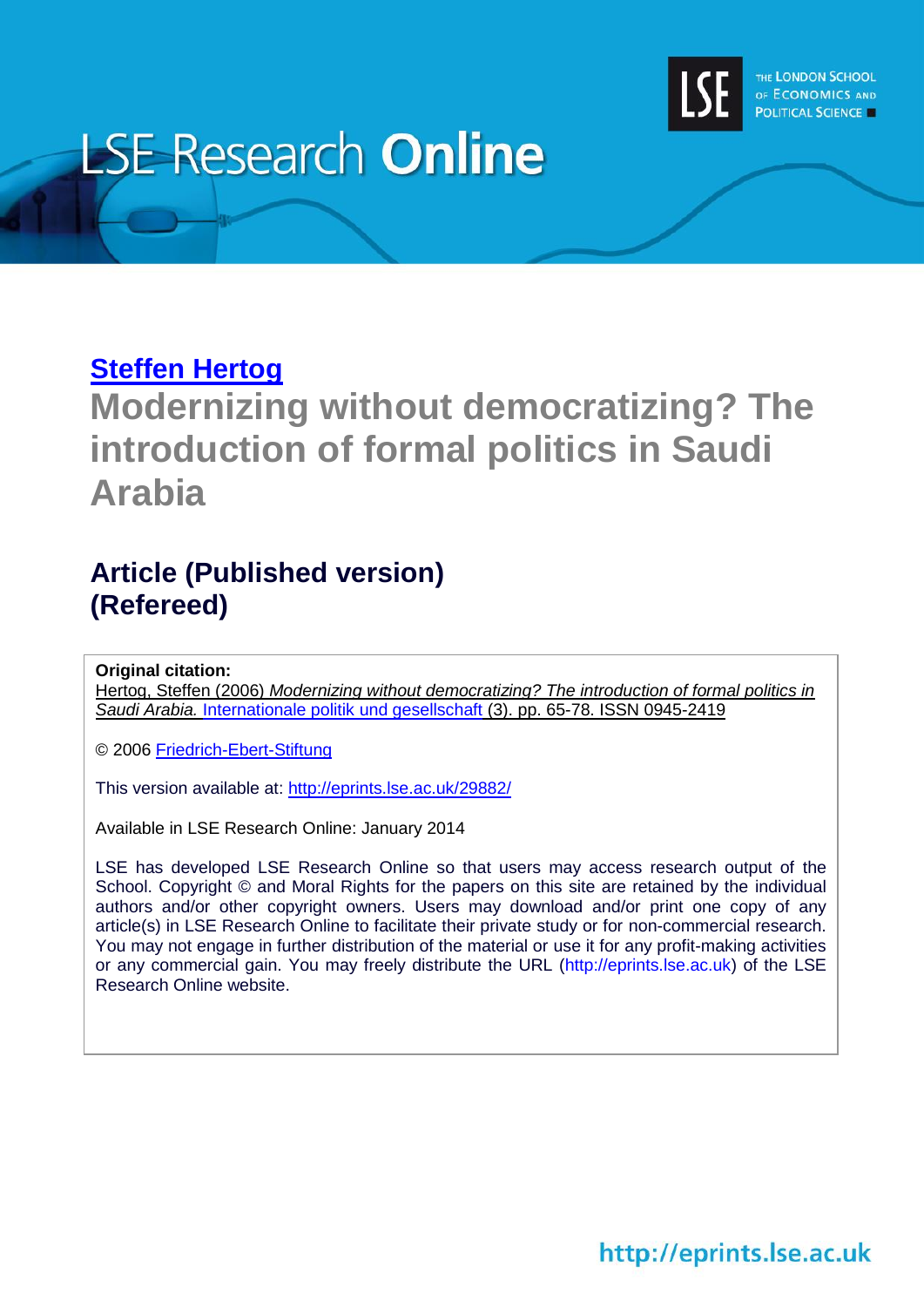# **Modernizing without Democratizing? The Introduction of Formal Politics in Saudi Arabia**

**STEFFEN HERTOG**

# **Introduction**

Saudi Arabia is often treated as an exception by both political scientists and regional specialists. This is true in many regards, but both groups seem to have overlooked the fact that the nature of the Kingdom as an »outlier« makes the testing and comparison of broader hypotheses in comparative politics all the more rewarding. This is especially the case with recent institutional changes in the political field which partially fit patterns witnessed in many other authoritarian countries, but are at the same time situated in a specific Saudi context of skewed state–society relations and rentierism.

#### The Thesis

Saudi Arabia has seen a modest but discernible measure of political »liberalization« since at least 2003. New spaces for debate have been opened up, and a number of new »interest groups« have come into being, dealing with social and political issues considered taboo just a few years before. Elections have been held in various associations and at the municipal level. The Kingdom seems to have departed from the old model of Saudi politics which was characterized by an omnipresent bureaucracy and a formally fragmented society.

This essay cannot examine in detail all areas of institutional development in the Saudi polity. It will focus mainly on changes in economic policy-making and the related shifts of resources and negotiation patterns – the area which has seen the most significant changes by far when it comes to the real influence of societal groups.<sup>1</sup> Despite the focus

<sup>1.</sup> For a detailed discussion of the Saudi corporatist record, cf. S. Hertog, »The new corporatism in Saudi Arabia: limits of formal politics,« in G. Luciani and A. Khalaf (eds), *Constitutional Reforms and Political Participation in the Gulf* (Dubai, 2006).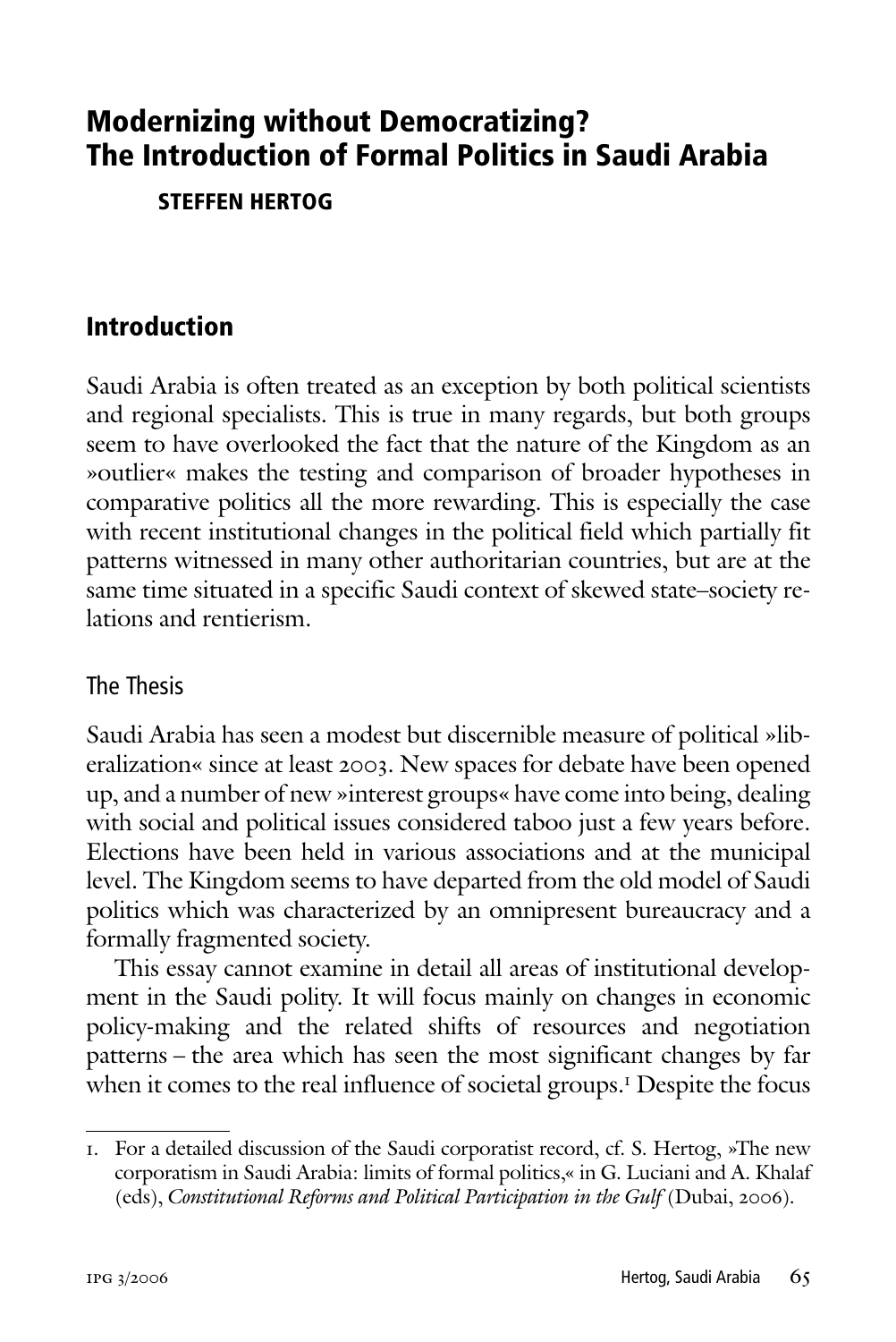on this particular case, the analysis is part of a broader conceptual argument: I contend that the recent institutionalizations of politics in the Kingdom signify an attempt to modernize Saudi authoritarianism and that this is happening along »corporatist« lines.

The inclusion of business in formal policy-making is part of this corporatization, but in contrast to other groups, it is politically meaningful: Saudi business has a tradition of formal organization and lobbying, and has been granted space to develop historically. None of this is true of other, recently created »civil society« organizations, which have no social roots to draw upon. This is why the inclusion of business is a success in terms of formal interest intermediation, whereas the activities of other groups appear anemic and politically irrelevant.

The essay will briefly discuss »corporatism« and outline its broader features in Saudi Arabia, followed by an analysis of corporatist structures in economic policy-making. It will try to explain what the changes mean for state–business relations in political terms and, perhaps more importantly, what they do not mean. In conclusion we offer some broader theoretical and comparative remarks.

# **Corporatism in the Kingdom of Saudi Arabia (KSA)**

#### Definition

As our agenda is to bring Saudi Arabia back under consideration by comparative politics, some conceptual remarks are inevitable. First, what is »corporatism«? It is a specific way of organizing politics. Although it is still not consensually defined, the corporatism debate has circled around a number of features. For our purposes, a citation from Philippe Schmitter's famous 1974 essay will do.

»Corporatism can be defined as a system of interest representation in which the constituent units are organized into a limited number of singular, compulsory, noncompetitive, hierarchically ordered and functionally differentiated categories, recognized or licensed (if not created) by the state and granted a deliberate representational monopoly within their respective categories in exchange for observing certain controls on their selection of leaders and articulation of demands and supports.«<sup>2</sup>

<sup>2.</sup> Philippe Schmitter, »Still the Century of Corporatism?,« in: *Review of Politics,* Vol. 36, No. 1 (January 1974), p. 93f.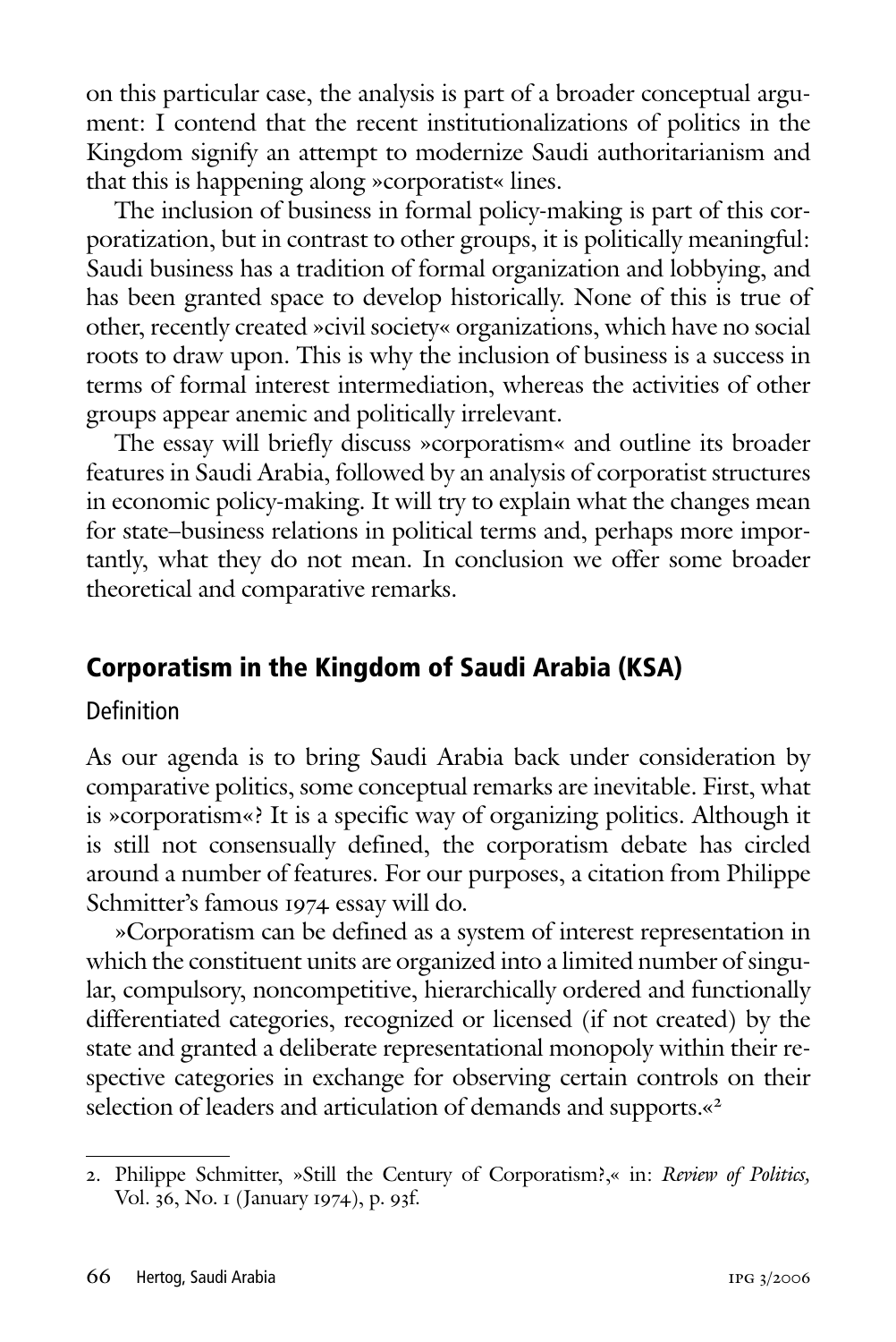Among its main features, interest groups and interest articulation mechanisms are licensed and more or less controlled by the state. They have monopolies on specific, exclusive task areas and are therefore organized along functional lines. It is different from the ideal type of »pluralism« which stipulates a free interplay of competing and overlapping interest groups which exist independently of the state, although of course they seek to influence it.

The original context in which the corporatism concept was spelled out is that of South American authoritarian systems and a number of European pre-wwii autocracies.<sup>3</sup> The formal organization of societal interests, it has been argued, becomes necessary when society is more strongly mobilized, state functions grow, and politics becomes more complex. Corporatism has lost salience in the current politics of many systems or, at any rate, in the analytical debate. I would contend, however, that the Saudi attempts to reform (or to be seen to be reforming) its politics appear to fit this pattern surprisingly neatly.

#### The Saudi Corporatist Record

First, the government has attempted to organize a number of politically sensitive professional groups in exclusive associations since 2003. This includes most saliently lawyers and journalists. Recently there has been talk of teachers' and writers' associations, while students at a college in the Western province were allowed to elect representatives for a student council for the first time in early 2006.

All these groups have played vocal political roles in many other Middle East and North Africa (mena) countries, especially in those where political parties are either weak and docile or absent.<sup>4</sup> By acknowledging the role of these strata, the Saudi regime has created a semblance of »modern« interest group politics, giving formal representation to different functional segments of society. The Saudi associations, however, have been licensed and by most standards in fact created by the state. In a strik-

<sup>3.</sup> There is also a more liberal concept of West European democratic corporatism in which the set-up looks very similar, but has not been imposed by the state but rather evolved organically. The standard examples are »concertations« and »high councils« which include the government, employers, and labor.

<sup>4.</sup> A number of Saudi professional associations predate the recent initiatives, but they tend to be in less politically sensitive areas and are indeed thoroughly apolitical.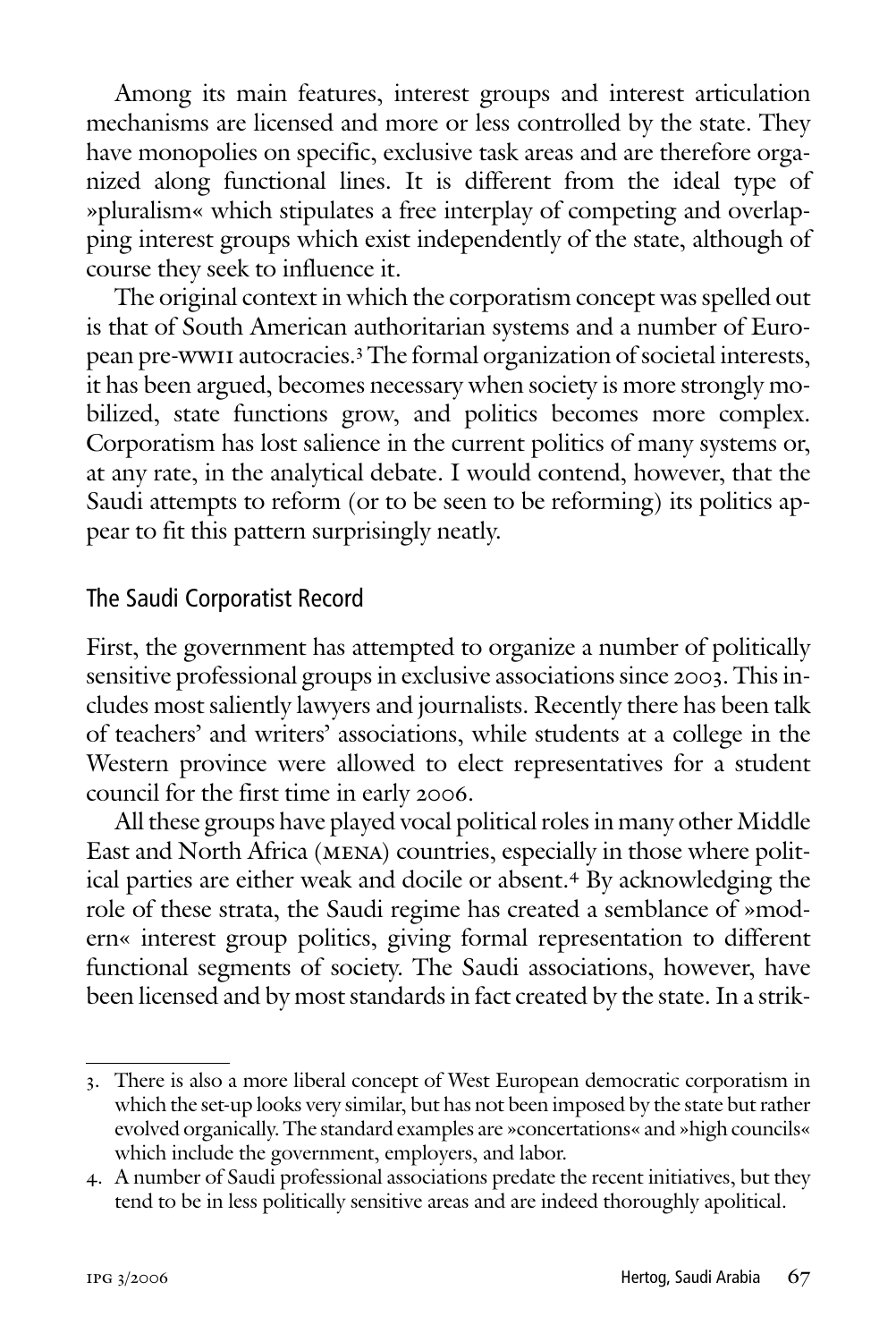ingly corporatist move, even a »private« Human Rights Association has been licensed and funded by the state and given de facto exclusive status to lobby on human rights issues.

Secondly, the »National Dialogue,« a series of publicly acclaimed conferences on social and political issues since 2003, has followed the corporatist pattern: Although they are one-off events, they were statelicensed and tasked with debating specific issue areas. Participants in the different sessions were recruited along specific functional lines (clerics/intellectuals, women, young people, and so on). In the absence of other societal forums, the National Dialogue had a de facto monopoly on organized public debate at national level. Remarkably, it never claimed to include all of society, but rather engaged it segment by segment. Continuing this pattern of sectoral compartmentalization, the issue to be addressed by the upcoming sixth Dialogue is education – a political topic to be sure, but a clearly delimited one.

Thirdly, one may also argue that the Majlis Ash-Shura, which has acted as a quasi-parliament since 1993, has corporatist features: Its members are selected by the state, according to criteria of functional representation (with a strong presence of former bureaucrats). Its effective political role is in fact limited to specific technocratic policy areas. It is certainly more corporatist than most other parliaments in the world and although it is an important and efficient institution in many regards, it would be a stretch of the imagination to interpret it as a forum for the free interplay of social forces.

There have been many further small attempts and trial balloons to organize society through state-licensed, functional bodies like community centers and workers' councils within enterprises. Alternative political interest groups, which are not state-sponsored, tend to be ignored or suppressed – the fate of an alternative human rights society in early 2004 and political petition groups. »Civil society« with its bottom-up elements is strictly circumscribed in the Kingdom, at least when it comes to formal organization.

Saudi »state corporatism« is largely a top-down imposition, attempting to channel social and political interests and debates in reaction to a series of external and internal crises. These crises include internal unrest and issues of social disintegration in relation to the terrorist problem, as well as external pressure from the us, international bodies, and ingos after 9/11. Some recent reform initiatives have been openly instigated by the us, such as Saudi participation in several »Middle East Partnership Ini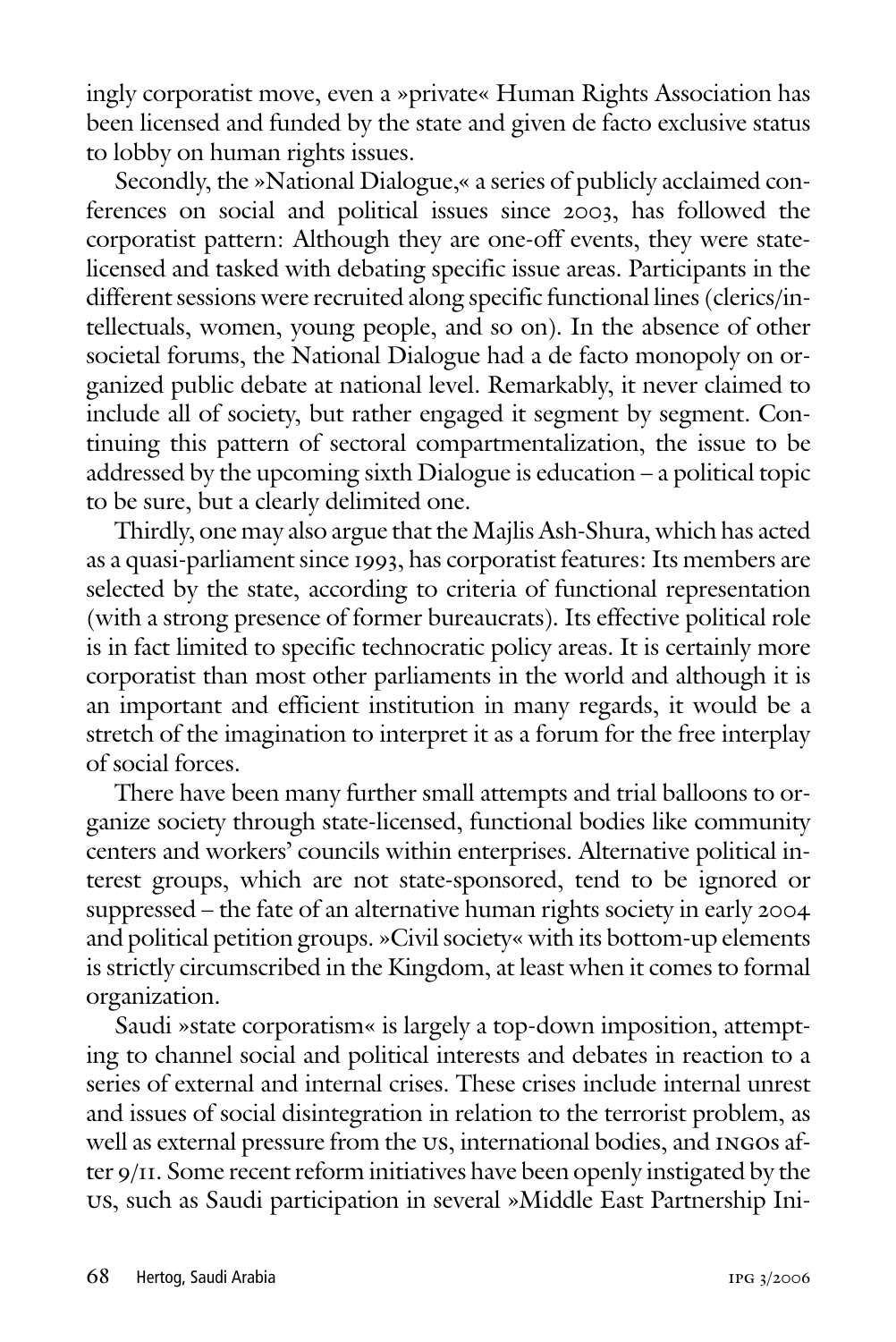tiative« activities, including career and professional skills workshops for young Saudi women and cooperation on education reform. In the realm of civil society organizations, the Saudi leadership has moreover felt the need to be represented in bourgeoning international and regional civil society forums of professional and human rights groups, parliamentarians, and so on.

Whatever the specific impetus of reform, the absorption of the various Saudi crises since  $9/11$  has to be seen against the background of an increasingly complex – though formally under-organized – society which is hard to control with merely the traditional mixture of bureaucratic and informal structures. The level of education has risen, ideological cleavages are increasingly salient – witness the lively press debate on issues of cultural opening – and the needs and expectations of various status groups are becoming more differentiated. It appears that a more formal representation of different groups is imperative to enable interest aggregation of various groups and to sustain social peace in the long run.

One salient feature of recent initiatives is that they give the Saudi polity a much more *formalized* and modern appearance than a few years ago. A certain traditional corporatism in which the ruling family is the arbiter for different, broadly defined status groups – merchants, bureaucracy, foreign workers, tribes, and so on – arguably pre-dated recent developments.5 Nonetheless, the more clearly *institutionalized* corporatism, engaging with those kinds of interest groups that supposedly emerge in »modernization« processes, is a new phenomenon.

#### Why Is It So Anemic?

Even the Saudi press has dared to criticize the often rather sterile nature of these corporatist exercises: Interest in the National Dialogue has been low, many journalists do not feel represented by a body mostly run by editors-in-chief, and the lawyers' committees reportedly do little to communicate with their members. Many other initiatives appear to fizzle out after a short time. For the time being, most of the new initiatives appear to fulfill neither their palliative function nor – as much as desired – their

<sup>5.</sup> Cf. Khaldun Naqib, *Society and State in the Gulf and Arab Peninsula: A Different Perspective* (London/New York: Routledge and Centre for Arab Unity Studies, 1990); Nazih Ayubi, *Overstating the Arab State: Politics and Society in the Middle East* (London: IB Tauris 1995).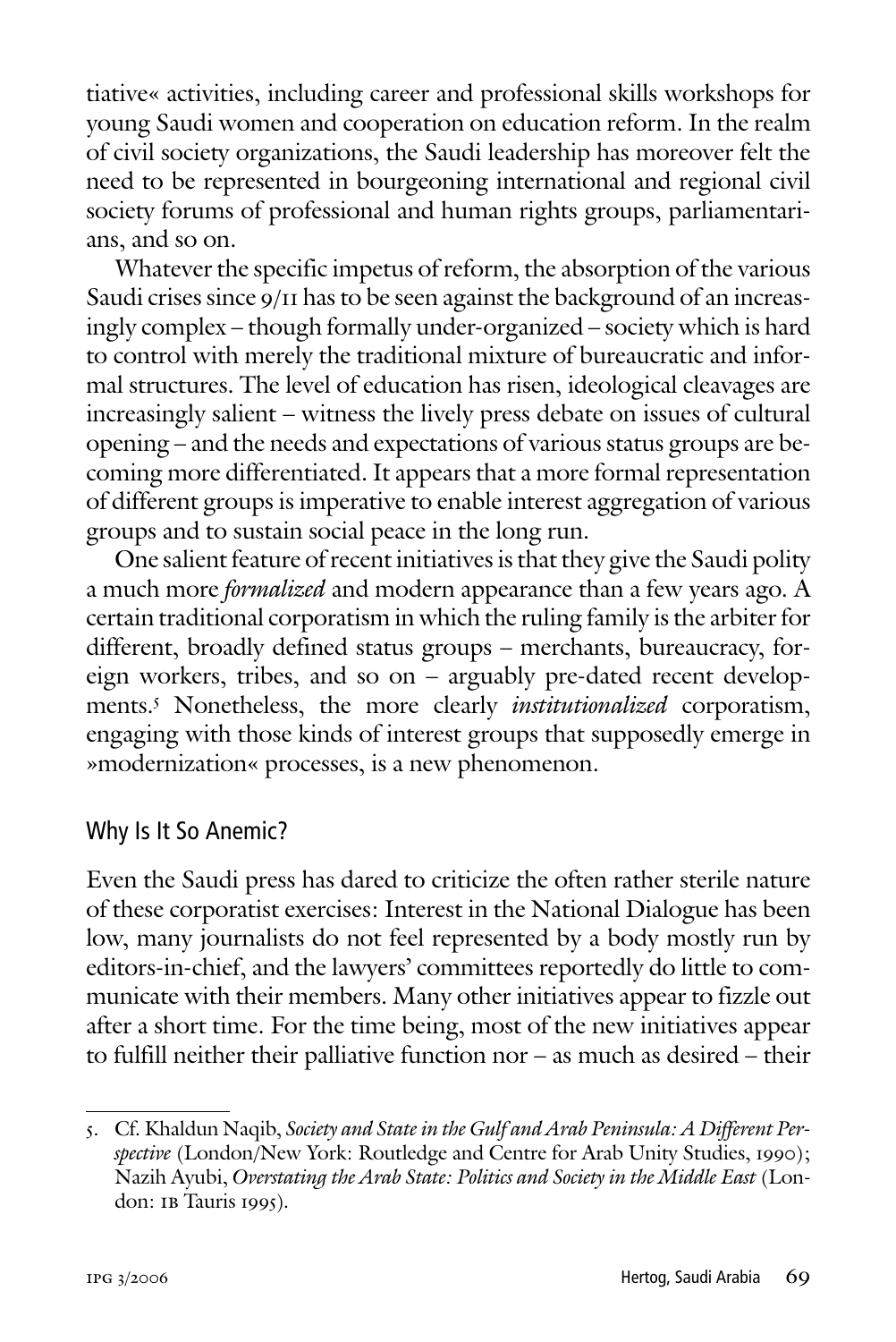function as sources of information and negotiation partners for the state and as *organizers* of their respective societal segments.

Organizational reforms are happening above society, triggering little discussion and have only limited outreach. This is true both of externally imposed initiatives and of those motivated by domestic politics.

The reason for this record is the top-down nature of institutionalization, though also – conversely – the lack of structure which characterizes Saudi political society: The Kingdom has never undergone a period of modern political mobilization like most other MENA states.<sup>6</sup> Attempts in the 1950s and 1960s to create union and party structures were repressed rather harshly, and the subsequent boom allowed the state to co-opt societal groups and make large parts of society dependent on state largesse.

Today there are few formal groups to co-opt, as even modern elites do not have a tradition of functional organization. Saudi Arabia has few political entrepreneurs who would want and know how to organize larger groups into formal channels. Politics is to a large extent conducted through linkages which are local, personalized, and often paternal in nature and not differentiated by modern criteria of stratification and functional position in society. Even comparatively well-organized charities, which have a longer organizational tradition in the Kingdom, are usually under the patronage of specific royals. Initiatives relating to women in particular tend to have (otherwise underemployed) princesses as patronesses.

As the stakes in Saudi politics and economy are rather clearly distributed, there are moreover no new strata to be mobilized for projects of political or social transformation, as has happened in other countries historically – at least not without unacceptable costs to established interests. For a regime, which has historically put a premium on rent-induced quiescence and political demobilization, it is difficult to create functioning corporatist structures from scratch. Especially the supposedly modernizing »new middle class« is deeply fragmented and tied up in networks of patronage, distribution, and fealty.

<sup>6.</sup> Cf. Robert Bianchi, *Unruly Corporatism: Associational Life in Twentieth-Century Egypt* (New York/Oxford: Oxford University Press 1989); John Waterbury, *The Egypt of Nasser and Sadat: The Political Economy of Two Regimes* (Princeton: Princeton University Press 1983); Raymond Hinnebusch, *Authoritarian Power and State Formation in Ba'thist Syria: Army, Party, and Peasant* (Boulder/Oxford: Westview 1990); Steven Heydemann, *Authoritarianism in Syria: Institutions and Social Conflict, 1946–1970* (Ithaca: Cornell University Press 1999).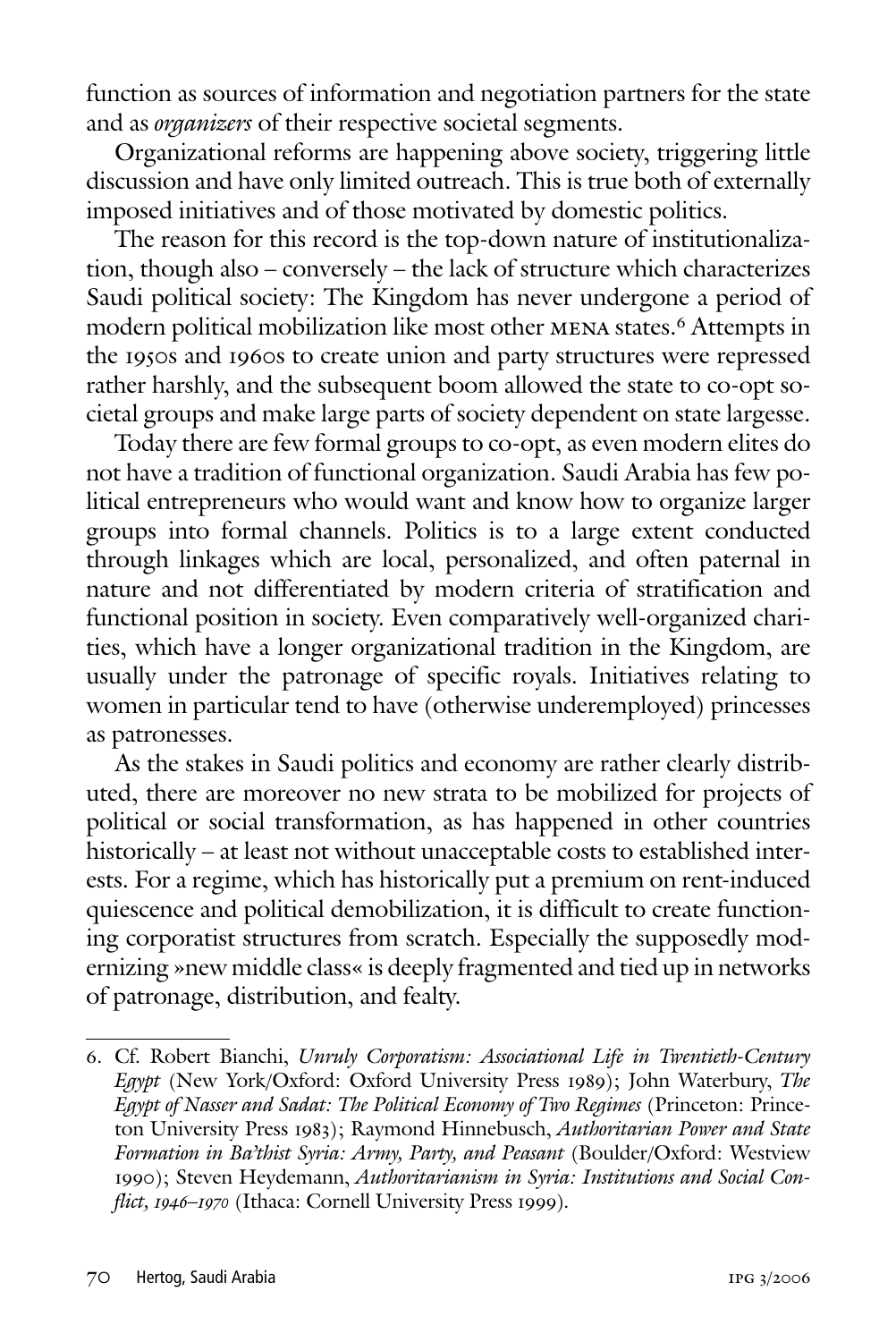Although parts of society have been politicized – for example, through dissident preachers – this has not happened in a way that is amenable to easy co-optation into modern corporatist categories. Islamists operate through parallel, informal ideological networks beyond state control, which are separate from conventional interest group politics.

Although new, functional interest groups may mature and put down roots in their segments of society over the years, they would probably need more autonomous leeway to do so than they have now. Interestingly, Latin American corporatism has also emerged from less organized, more localized, and clientist systems. However, the Saudi state and the established stakes in it are much bigger than in nineteenth-century Latin America, hence Saudi adaptability may be correspondingly lower.

# **Corporatism and Saudi Business**

There is one case, which contradicts our findings so far: Saudi business and its increasing formal incorporation into policy-making in recent years. Policy consultation with the private sector has been introduced gradually and is still partial. Nonetheless, it is much more substantive than with any other modern interest group, and business as a lobbying group is more coherent than any other »functional« group, which makes the how and why of recent changes analytically interesting.

#### Institutions Involved

To be sure, high-ranking individual Saudi business players have long had informal access to ministers and princes, but it is only in recent years that consultation with business has been formalized through a number of corporatist channels.

The chambers of commerce and industry are the main corporations into which Saudi business is organized. Their history and set-up is typical of »state corporatism«: The government supervises elections to their boards and appoints one third of board members. Membership of chambers is obligatory for all businesses. Some (limited) administrative functions have been delegated to the chambers.

The chambers have in the past acted as powerful veto players. Nowadays, however, they tend to get more involved in the details of policy negotiation. On the one hand, they are going through a gradual process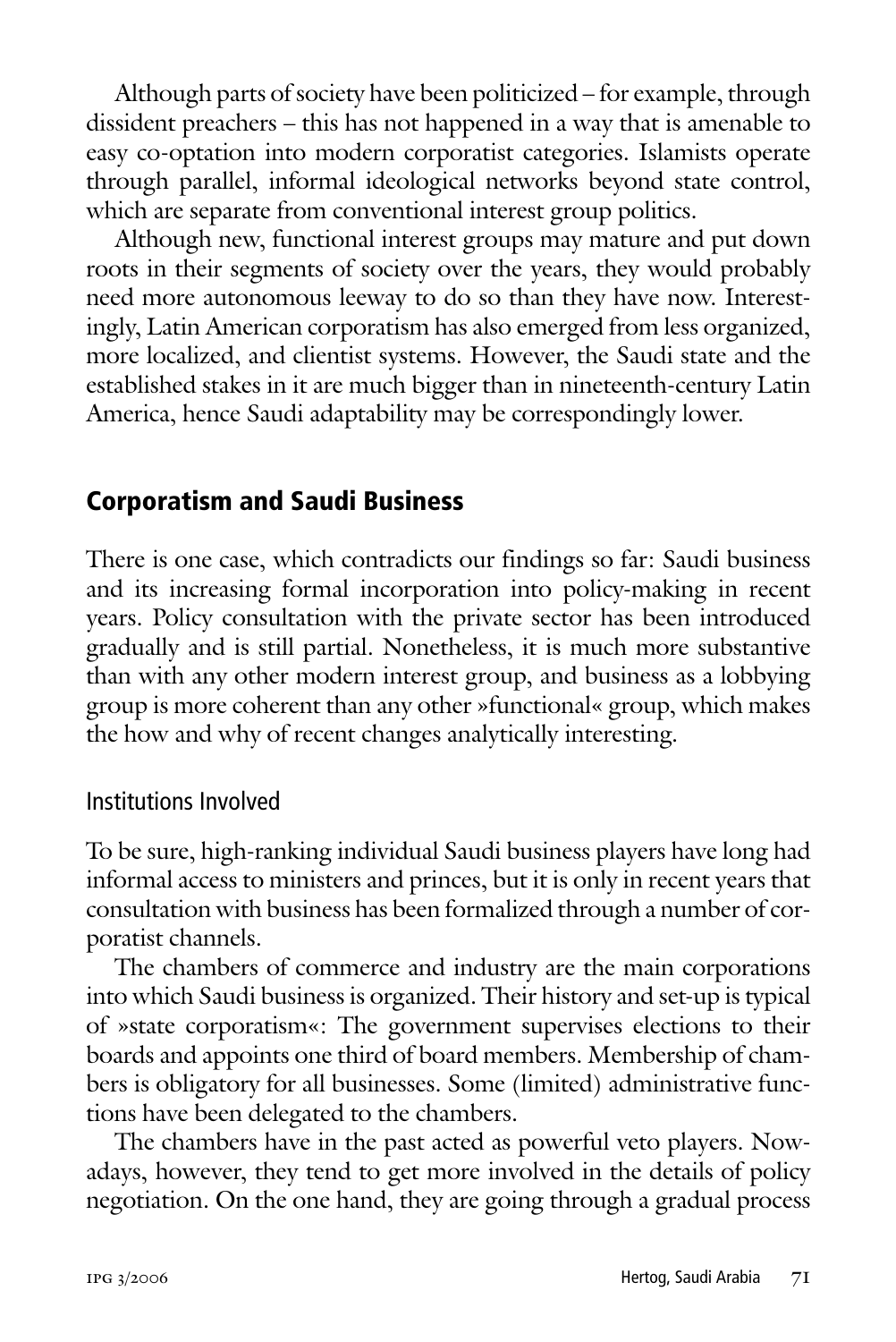of internal maturation. There is a slow generational change in which new leaders emerge, sometimes from the upper middle stratum of business (as opposed to the very big patriarchs of yore). Although their policy research capacity is still quite limited, they are commissioning more reports, organizing more symposia, and proposing more laws than they did in the past. On the other hand, the state allows a greater role for them through regular circulation of draft laws and other regulations, which are usually discussed in the chambers' sectoral committees. This happened on an ad hoc basis for several years, but now includes virtually all new economic regulations. The administration is still careful not to lose control and divulge too much information, but a substantial change in the procedure of economic policy-making has been discernible.

One major player in the new set-up is the Supreme Economic Council (sec), which then Crown Prince (now King) Abdallah created in 1999. The sec effectively is a mini-cabinet comprising the most important ministers dealing with economic questions. It is part of Abdallah's careful economic reform drive and has an advisory panel (Majlis Ash-Shura) attached which also includes select private sector figures. Chamber and other business representatives are invited for hearings on specific issues. Although the set-up is rather statist, it is reminiscent of »concertations« and »high councils« in (liberal) European corporatism (minus labor representation, that is). The extent of formal consultation and input through presentations and studies from private consultants and business groups is unprecedented.

The Majlis Ash-Shura itself has included a limited number of businessmen, some of whom, like Abdalrahman Al-Zamil, are very vocal on economic issues. Economic policy is one of the areas in which the Majlis is relatively important, and it too invites private sector representatives for hearings, usually in specialized committees.

The Saudi private sector has also been granted representation on functionally specialized bodies, like the board of the General Investment Authority. Altogether Saudi business, often led by the chambers, has become integrated into a much more formalized pattern of policy-making, in which draft laws pass between the full cabinet, the sec, and the Majlis Ash-Shura, often offering several access points for consultation. This is in stark contrast to the fully bureaucratized pattern of economic policymaking in the 1980s. Then, laws would emerge from backdoor discussions with a few consultants in a relevant ministry, drawing on informal consultation with a few trusted business magnates at best, to be quickly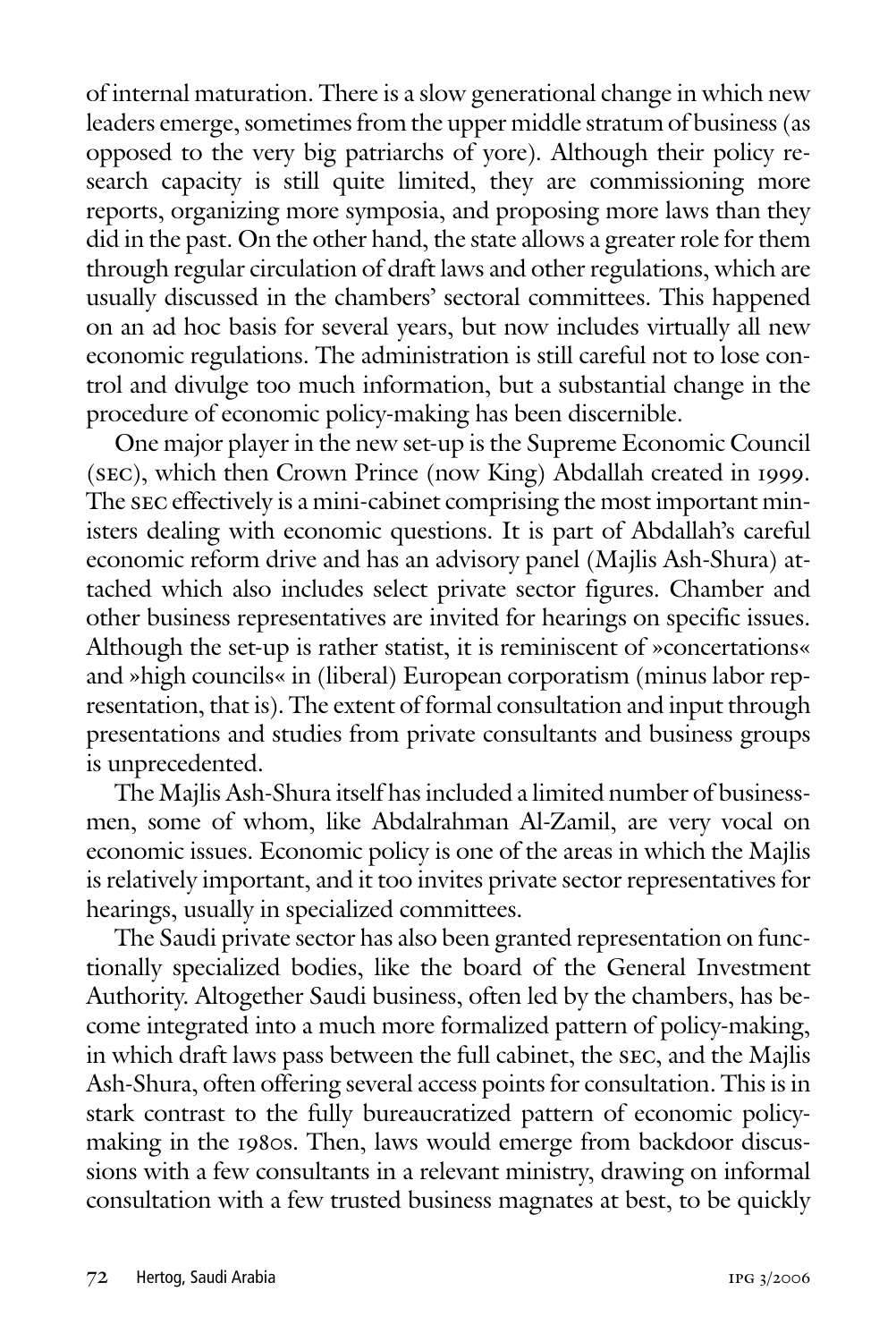pushed through the cabinet subsequently (and sometimes rescinded as they proved impracticable).

#### Some Examples of Corporatist Negotiation

There are a number of important regulations which illustrate the change in policy-making patterns. The 2003 income tax law, for example, had been debated in the Majlis for two years and room was made for thorough consultations before ratification. It was eventually brought down due to business lobbying. A similar law in the late 1980s, by contrast, was announced from one day to another, only to be rescinded a few days later due to massive protests after its introduction, among others by expatriates who walked out from their workplaces. Although the policy outcome in both cases was similar, in 2003 it was a result of consultation, whereas 15 years earlier it came only after the government realized the law was unimplementable.

The new foreign investment regulations of 2000 are another example of extensive consultation, when several items demanded by private sector representatives were taken on board (for example, regarding tax issues and minimum investment levels). The Riyadh chamber was also instrumental in convincing the government to provide gas to the capital for industrial use, and the chambers have proposed drafts on trademark and anti-dumping issues. They have taken part in substantive negotiations on the labor law and the pending company law.7

Saudi economic corporatism grants the relatively mature Saudi business sector representation in a number of tightly compartmentalized, specific institutions. This is not to say that the private sector is always united or well-informed or has high-quality input to offer – the opposite is often the case. However, it is a serious actor, especially through the chambers, and is increasingly included in policy deliberations. With its partial opening, the regime is slowly reacting to a shift in resources in the balance of state and bureaucracy, in which the state wants more from the private sector, but can deliver less – in managerial and administrative terms, as well as in terms of capital and, often, information.

<sup>7.</sup> Concerning the labor law, a state–business consensus had been reached after long discussions, only to be destroyed by a new draft emerging from the bureaucracy. The government still has the last word, and the policy-making process, though more regularized, can still be interrupted by haphazard interventions.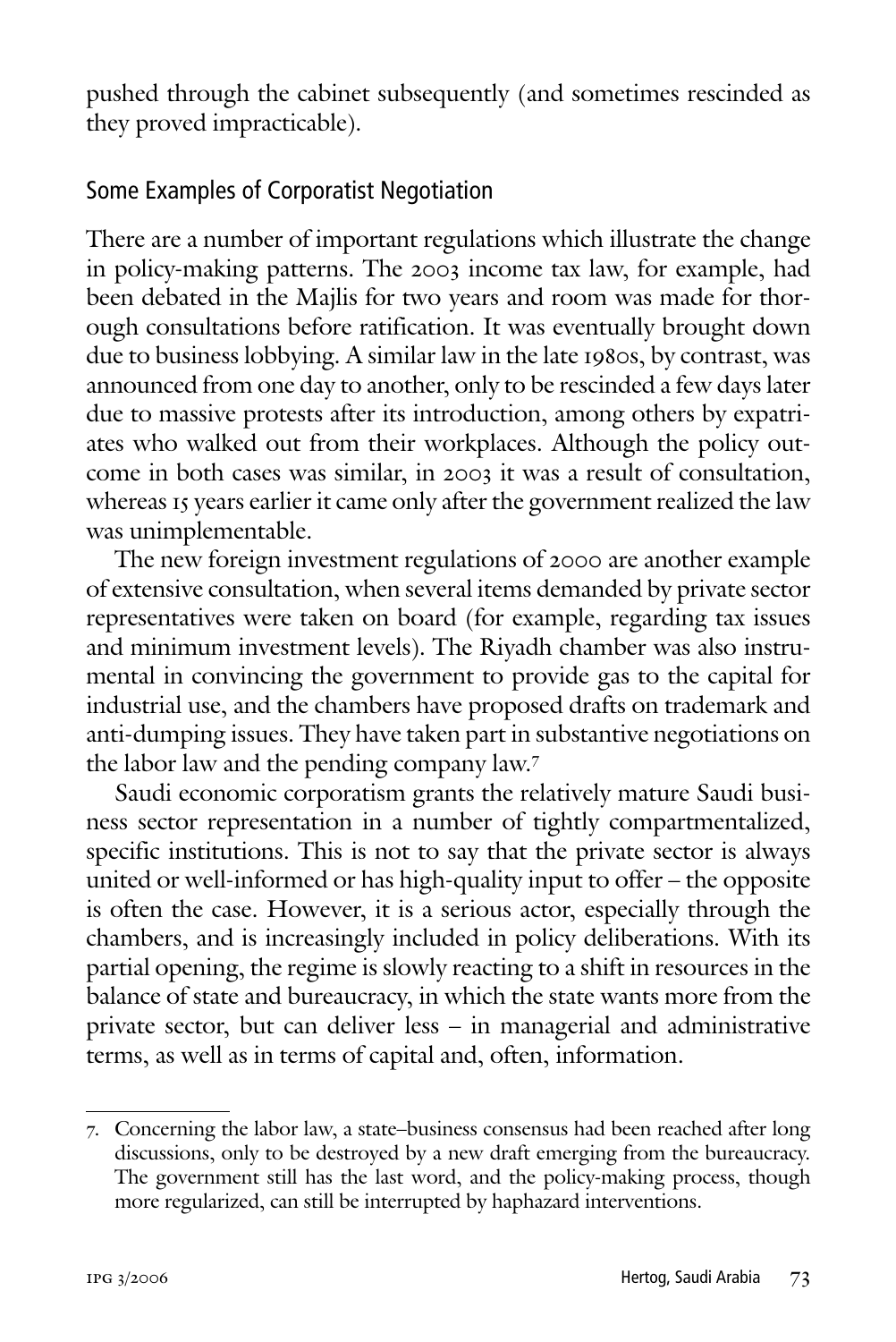#### State and Business: Mutual Needs and Capacities

What makes business special? The main factor, arguably, is that it has enjoyed much more space for historical development than any other social stratum, as it has traditionally been an ally of the regime. The Saudi private sector has possibly reached the highest stage of economic maturity in all of the Middle East. Although it is a class largely created by the state, through years of massive rent accumulation, it has developed its own dynamics and capacities.8 It is internationally integrated, and a sizeable number of business leaders are highly educated. Although Saudi business players are still tied up in cronyist networks, their policy demands have become more complex as their managerial and production structures are much more advanced than 20 or 30 years ago.

Large-scale private sector projects require predictability and solid legal and infrastructural services. Industrial producers and service providers require consistent standards of some kind, and although they can often leverage their connections, many of them are increasingly fed up with day-to-day bureaucratic obstructionism and intransparency which cause deadweight losses proportionate to the complexity of the economy and of business operations. Such slow changes in perception are reinforced by the generational shift the private sector is currently witnessing, as old family patriarchs die and businesses enter a phase of transition, which in the more successful cases often results in the transformation of family assets into public companies.

The state, at the same time, has reached the limits of its distributional capacities, as it can no longer provide guaranteed employment and public services are creaking. The efficiency of the fragmented bureaucracy is rather low and the leadership is increasingly realizing that it will require the private sector for employment and growth generation. It is forced to offer serious investment opportunities because Saudi capital has an implicit or explicit exit option, as shown by the Saudi presence not only on international financial markets, but increasingly also in investment projects in other Middle East countries.

The state therefore needs the business sector and, although it retains the last say on economic regulation, has increasingly been willing to listen

<sup>8.</sup> Cf. Giacomo Luciani, »Saudi Arabian Business: From Private Sector to National Bourgeoisie,« in: Paul Aarts and Gerd Nonneman (eds), *Saudi Arabia in the Balance: Political Economy, Society, Foreign Affairs* (London: Hurst 2005), pp. 144–181.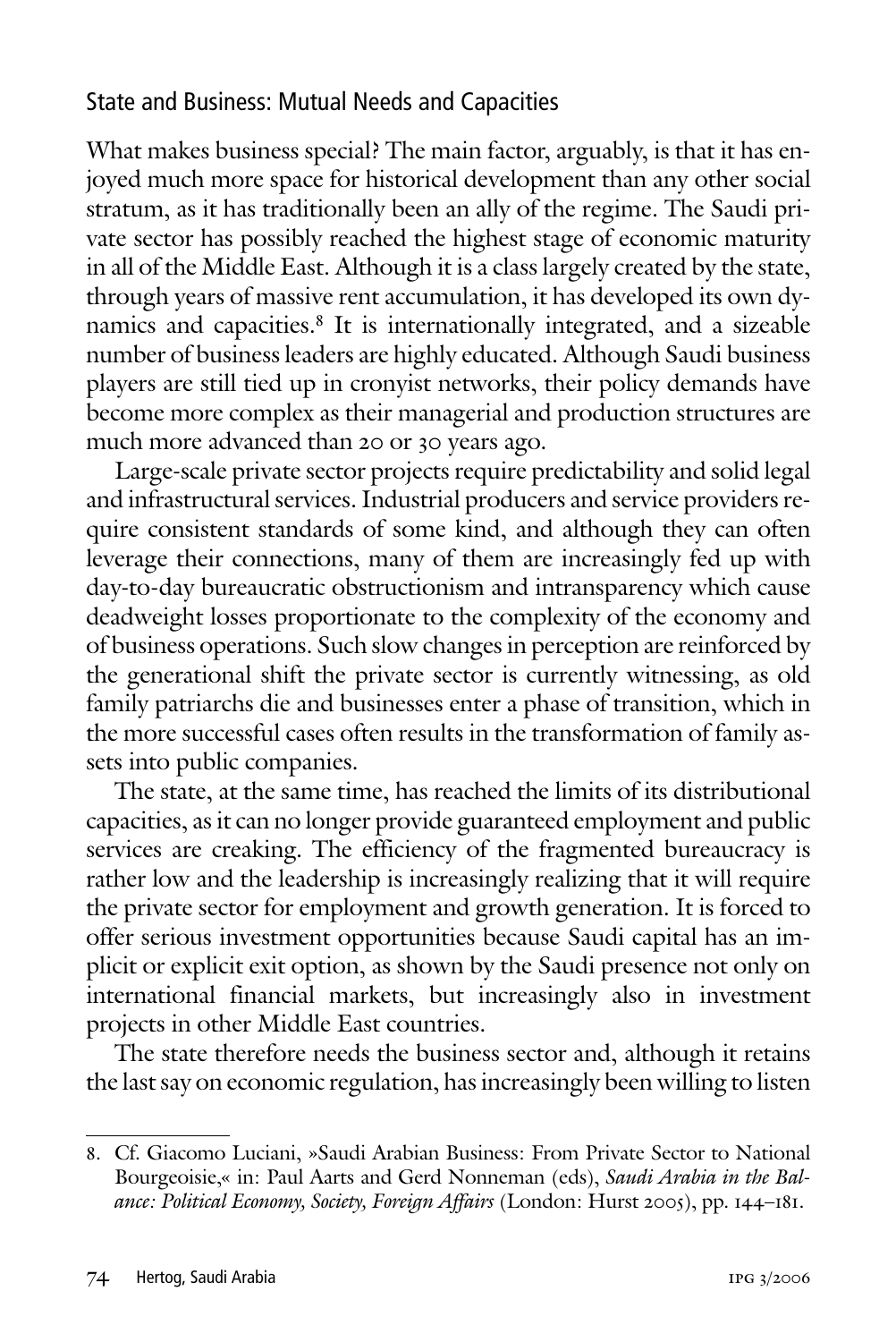to this sector's views. What is important in our context is that Saudi business has been able to aggregate its interests in a more coherent fashion than other modern groups in the Kingdom.9 The new focus of the regime on consultation and participation could draw on established organizational networks.

Business has traditionally been given more scope for organizing itself and debating policy than most other potential interest groups in Saudi society, and the uneven record of the corporatist initiatives reflects this. Whereas for intellectuals, lawyers, journalists, and so on, the instant corporatism appears stale and to have limited outreach, business has been allowed to establish itself structurally and organizationally.

## **What Does It Mean?**

The fact that the private sector is being given *specific* formal access means that its partnership with the regime is being modernized. This does not mean that the ground for broader political participation is being prepared – the new procedures outlined above are rather a corporatist alternative to an openly political role for the private sector. The fledgling bourgeoisie may have brought democracy to some countries in European history; it is unlikely to do so in modern Saudi Arabia. As long as big Saudi business is furnished with specific channels of access and opportunity, they have no need for grand politics.

The Kingdom follows a global logic: In other Middle Eastern cases and in Latin America, businesses have been »contingent democrats« at best. Democracy has occasionally been used as a means of protecting specific private interests, but these could also be protected through selective political access in authoritarian systems.10 Even in nineteenth-century Europe, from which we derive our paradigm of the liberalizing bourgeoi-

<sup>9.</sup> I am referring to larger business players who tend to dominate the chambers and policy debates in general. The numerous smes in the Kingdom are under-organized and have little political voice. In contrast to other Islamic countries, a middle-ranking »Islamic bourgeoisie« (as Gilles Kepel has described it in: *Jihad: The Trail of Po*litical Islam, London: IB Tauris 2002) has not emerged. One of the reasons - beyond generally low opportunities and interest in mobilization – is that a large share of smaller enterprises are run and often informally owned by expatriates.

<sup>10.</sup> Eva Bellin, *Stalled Democracy: Capital, Labor, and the Paradox of State-Sponsored Development* (Ithaca: Cornell University Press 2002).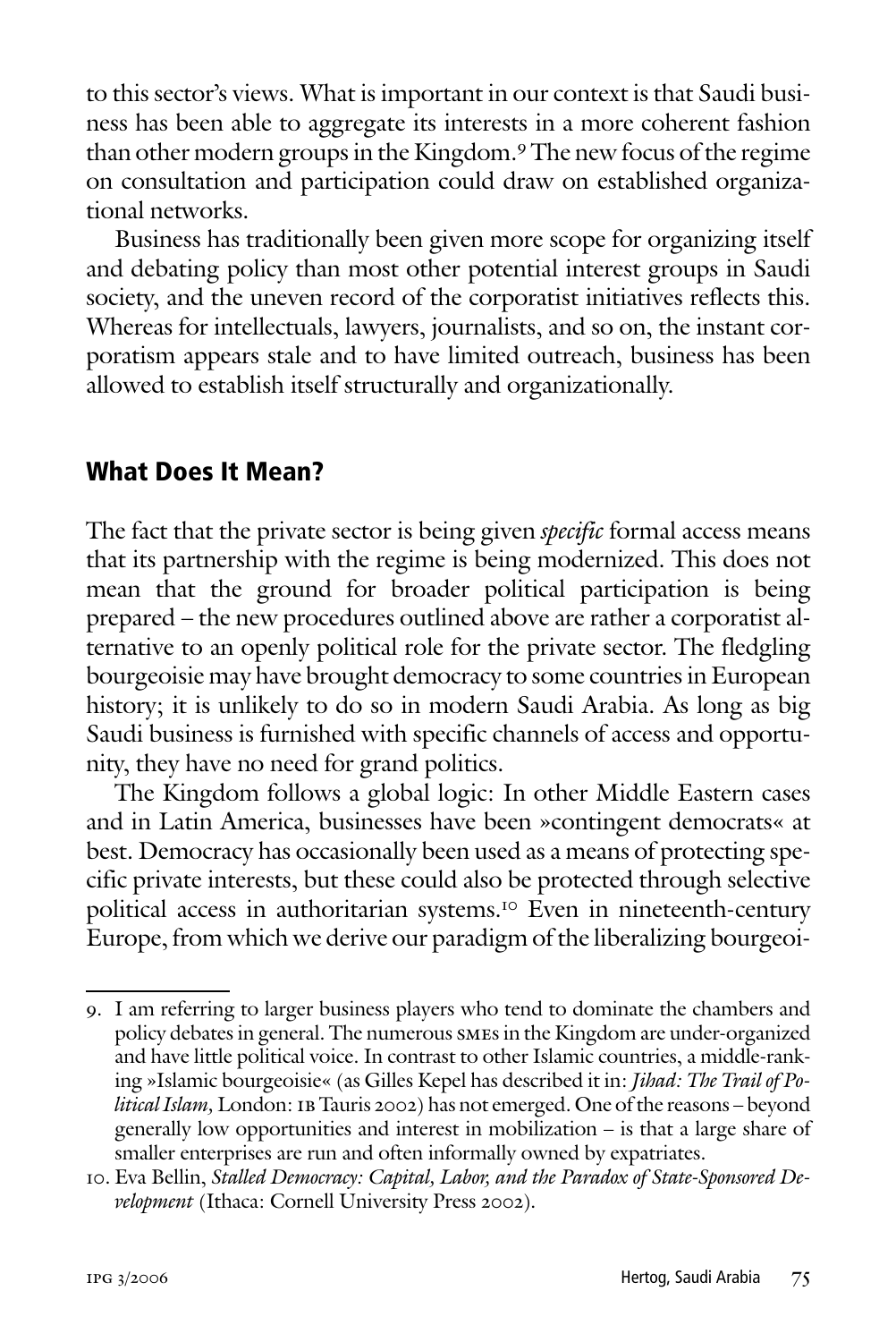sie, business tended to be uninterested in mass democracy, as their early role was often limited to fighting for the political participation of bourgeois elites.<sup>11</sup>

In the current Saudi setting, the selective access, which the regime grants, seems preferable to any conceivable political alternative. With a few individual exceptions, the Saudi private sector is indeed remarkably apolitical and interested at most in certain issues of inefficiency, corruption, and fiscal accountability. The example of corporatist inclusion of business also demonstrates that formal interest politics can coexist with traditional forms of clientism, as large business actors use both formal and informal channels to further their interests.

### **Some Comparative Remarks**

Saudi Arabia has embarked upon a process of partial authoritarian modernization. The regime appears to be reengineering its ruling coalition, with somewhat more – although clearly circumscribed – space for the private sector, and a number of less successful attempts to organize other societal groups into institutionalized »corporations.« The regime has tried to channel social interests, offer tokens of participation, and, possibly, pre-empt the emergence of independent organizations.

In the Saudi case we may be witnessing a specific type of »rentier corporatism,« which combines top-down attempts to formalize interest representation with a patronage-dependent society that is not amenable to being formally organized. Several authors in the rentier state debate have argued that resource-rich regimes can use their powers of patronage to undermine autonomous groups in society, especially when oil is available at an early phase of state-led development. Distribution and cooptation are used to demobilize civil society, dismantle independent organizations, and increase dependency on the state.12 This is what seems to have happened in Saudi history, with only specific strata – namely business and religious interests – allowed to coalesce as interest groups. If a

<sup>11.</sup> Ann Bernstein and Peter L. Bergen (eds.), *Business and Democracy: Cohabitation or Contradiction?* (London/New York: Continuum 1998).

<sup>12.</sup> Dirk Vandewalle, *Libya Since Independence: Oil and State-Building* (London: ib Tauris 1998); Michael Ross, »Does Oil Hinder Democracy?,« in: *World Politics,* Vol. 53 () (April 2001), pp. 325–361.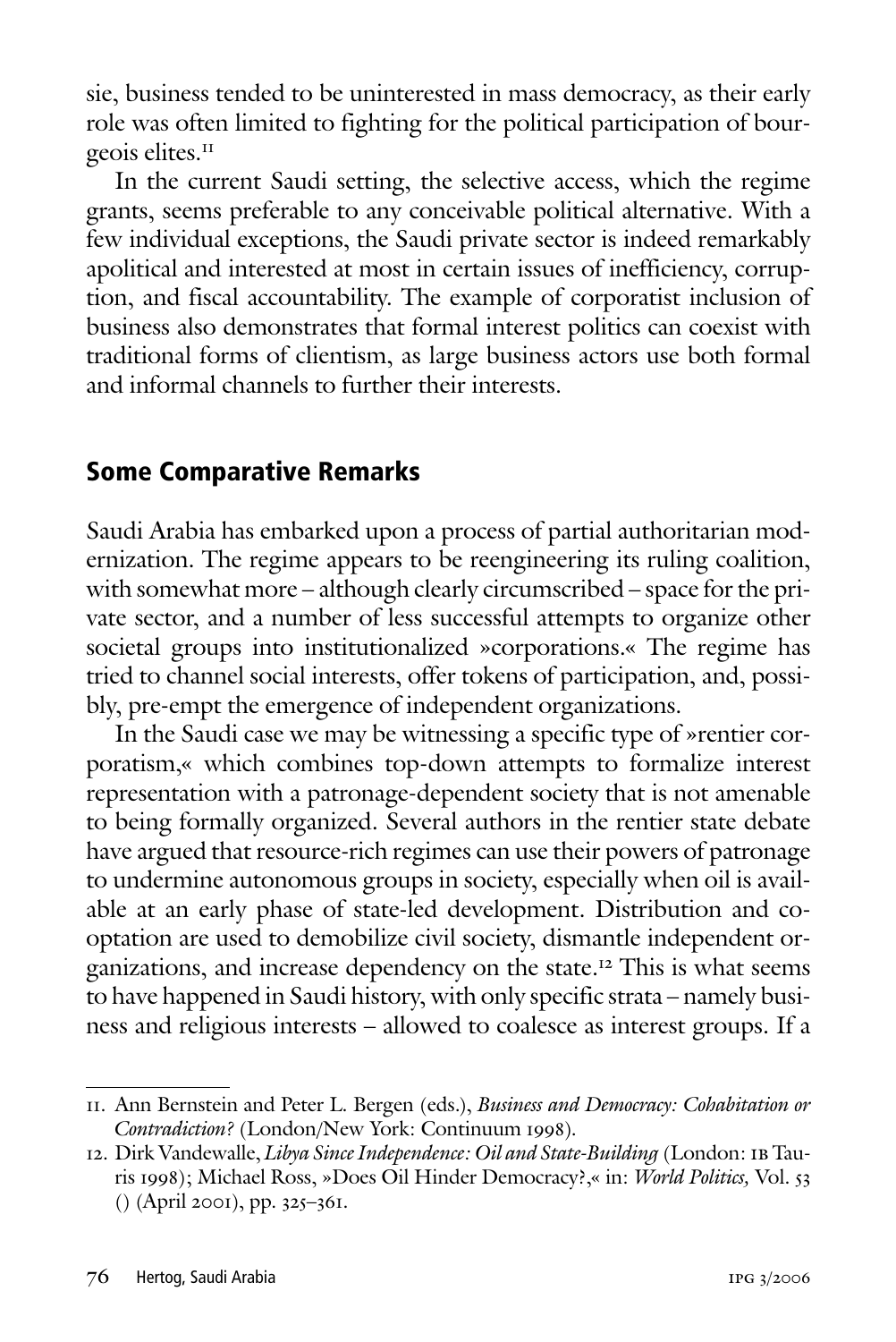regime then tries to formally organize societal interests later on when challenged to modernize its rule, it tends to meet indifference within an informally structured society, and the new organizations remain socially and politically irrelevant.

How specific is this to Saudi Arabia? Rentier states are always situated in specific histories; oil seldom determines regime choices or creates a »tabula rasa« of political institutions. The Saudi story, therefore, cannot be easily generalized. It is all the more instructive to investigate in which cases a »rentier corporatist« trajectory might develop and in which cases it does not.

Following the »method of difference,« other oil monarchies in the Gulf are obvious objects of comparison. Variation in terms of the private sector's political role is particularly interesting. In Kuwait, by contrast to Saudi Arabia, there is a historical tradition of parliamentary representation of business, which tends be more politicized in times of crisis. The business class is less of a creation of the state and has strong pre-oil political traditions, which apparently makes it harder to fence in, which indicates the crucial importance of the historical timing of oil income. The same point is borne out in quite a different way in Oman where, at least until recently, major business families have been so deeply ensconced within the administration that a formalization of politics – whether democratic or authoritarian corporatist – may appear less pressing. Large business families managed to install themselves in the state apparatus at an early stage of state formation, in several cases developing long-term claims on specific ministries.

Saudi state–business relations may be more comparable to those in Bahrain: There, the private sector is close to the old autocracy, but not as deeply involved in the administration as in Oman, and it has recently been encouraged by the – highly authoritarian – prime minister to engage in the officially sanctioned political institutions. Balancing more autonomous and radical social groups appears to be one of several motivations for this.

At the same time, Bahrain in general has witnessed a flourishing of civil society groups in recent years, which reflects the much higher level of political mobilization of Bahraini society, which is a function of stronger social cleavages and, crucially, historical precedents of political liberalism. Bahrain has also seen some attempts at tripartite negotiations between the state, employers, and unions, which would be inconceivable in the Kingdom, where unions are outlawed.